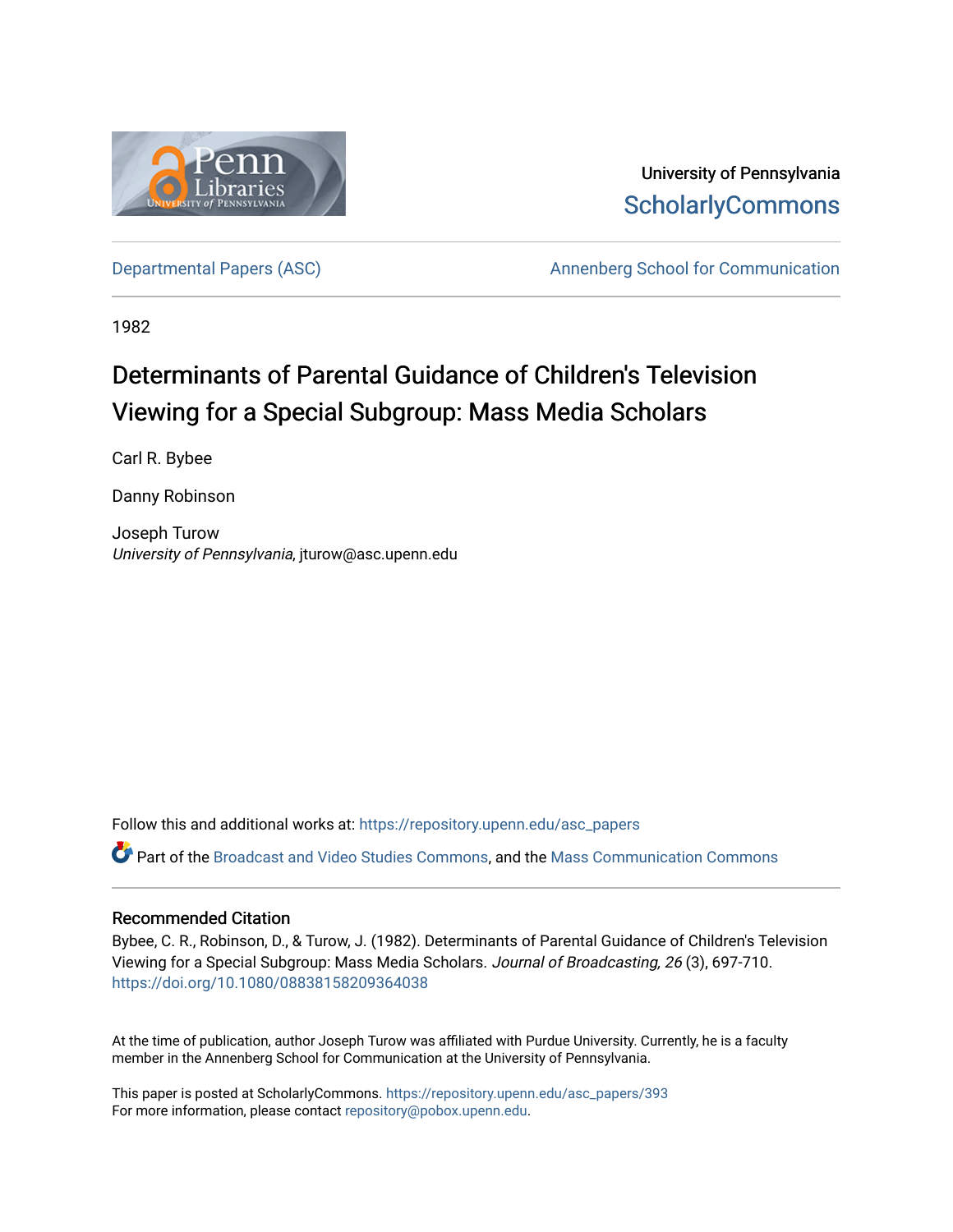## Determinants of Parental Guidance of Children's Television Viewing for a Special Subgroup: Mass Media Scholars

#### Abstract

This study examines the level and nature of parental guidance regarding television exercised by mass media scholars. It also focuses on the relationship of that guidance to beliefs the scholars hold about the effects of television, to characteristics of their scholarship, and to basic demographic information.

#### **Disciplines**

Broadcast and Video Studies | Communication | Mass Communication

#### **Comments**

At the time of publication, author Joseph Turow was affiliated with Purdue University. Currently, he is a faculty member in the Annenberg School for Communication at the University of Pennsylvania.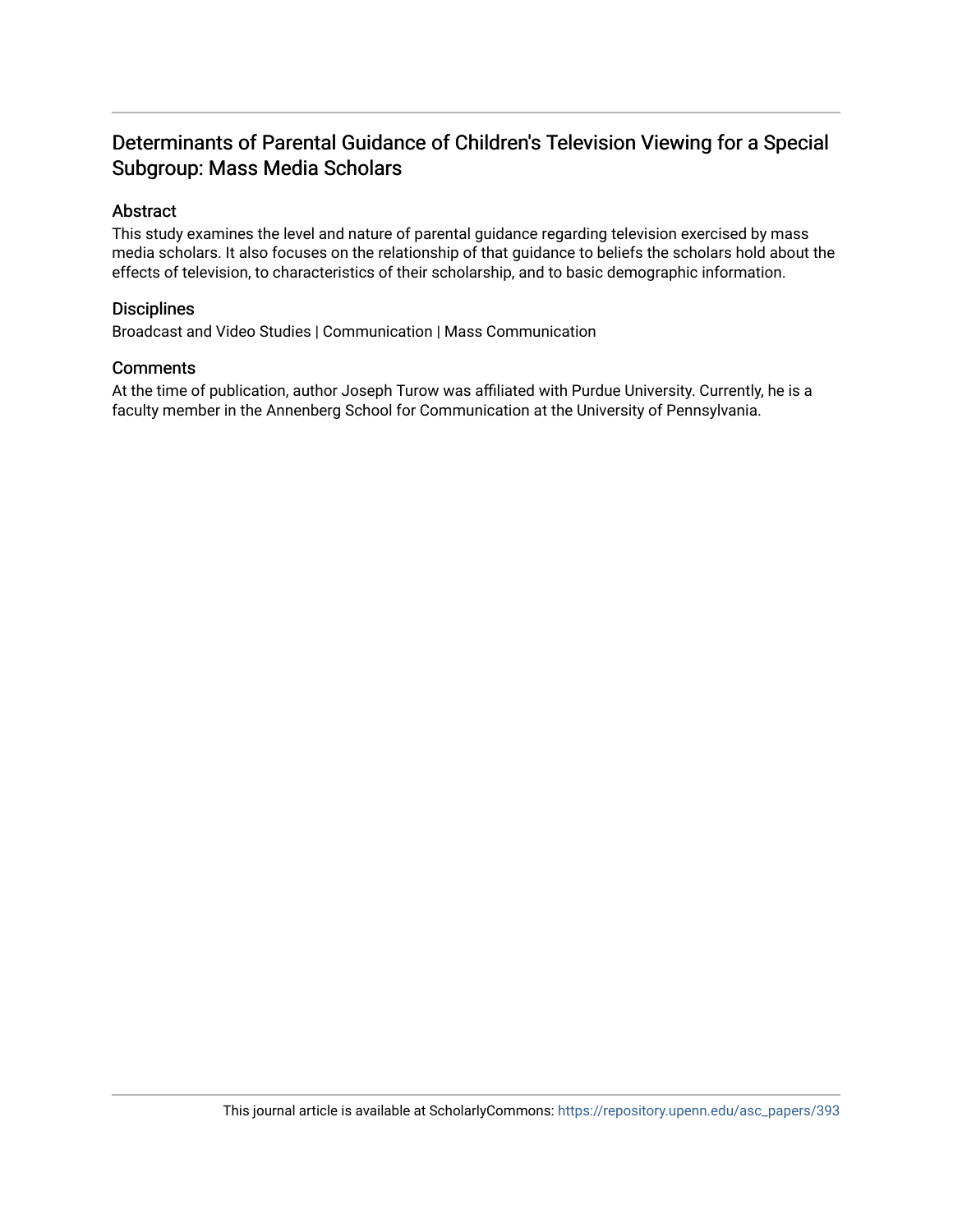## Determinants of Parental Guidance of Children's Television Viewing for a Special Subgroup: Mass Media Scholars

Carl Bybee, Danny Robinson and Joseph Turow

This study examines the level and nature of parental guidance regarding television exercised by mass media scholars. It also focuses on the relationship of that guidance to beliefs the scholars hold about the effects of television, to characteristics of their scholarship, and to basic demographic information.

Since the rise of commercial television in the United States during the early 1950s, a good deal of criticism and fear has been voiced regarding the medium's harmful influence on children. In recent years, industry officials and some regulators have tended to place increasing emphasis on parental responsibility in guiding their children's viewing, and researchers have begun to explore the benefits of such guidance. However, research exploring the actual incidence, nature and predictors of parental involvement in child viewing throughout society is lacking. If public policy is to turn from media regulation to encouraging active parental (or other) guidance, systematic questions must be raised regarding the nature of such guidance, the circumstances under which it is likely to occur and its ultimate effectiveness in shaping children's viewing behavior or mediating the impact of that viewing behavior. The first two issues are the concern of the present investigation which focuses on the parental activities of mass media scholars.

One might argue that individuals who would be among the least likely to need encouragement for involving themselves in their children's television activities would be mass media scholars—academics with an active interest in the mass media. Aside from being familiar with the literature on "antisocial" as well as "prosocial" effects of television, many of them participate in classroom and public discussions about the medium on a regular basis. It seems likely that this knowledge and concern would be translated into an active involvement with their children's viewing. If media scholars do tend to guide their children, the extent to which they do, and the manner in which they do, might suggest upper limits to possible modes of parental intervention in child viewing behavior. If those most knowledgeable about and interested in the mass media are not likely to guide their children's behavior, then one may ask how realistic it is to expect that parental mediation can influence the effects of television in the public at large. At the same time, mass media scholars' guidance activities are important to study because of the potential for this group to exert opinion leadership in the larger society on the television guidance issue. At the minimum, this subgroup provides an opportunity to initiate a comprehensive look at key guidance issues. Consequently, the present investigation examines the level and nature of parental guidance regarding television exercised by mass media scholars as well as the relationship of that guidance to beliefs the scholars hold about the effects of television, to characteristics of their scholarship, and to family demographic information. The findings suggest the existence of specific dimensions of guidance, carry with them implications for social policy, and suggest new avenues for research.

#### **Background**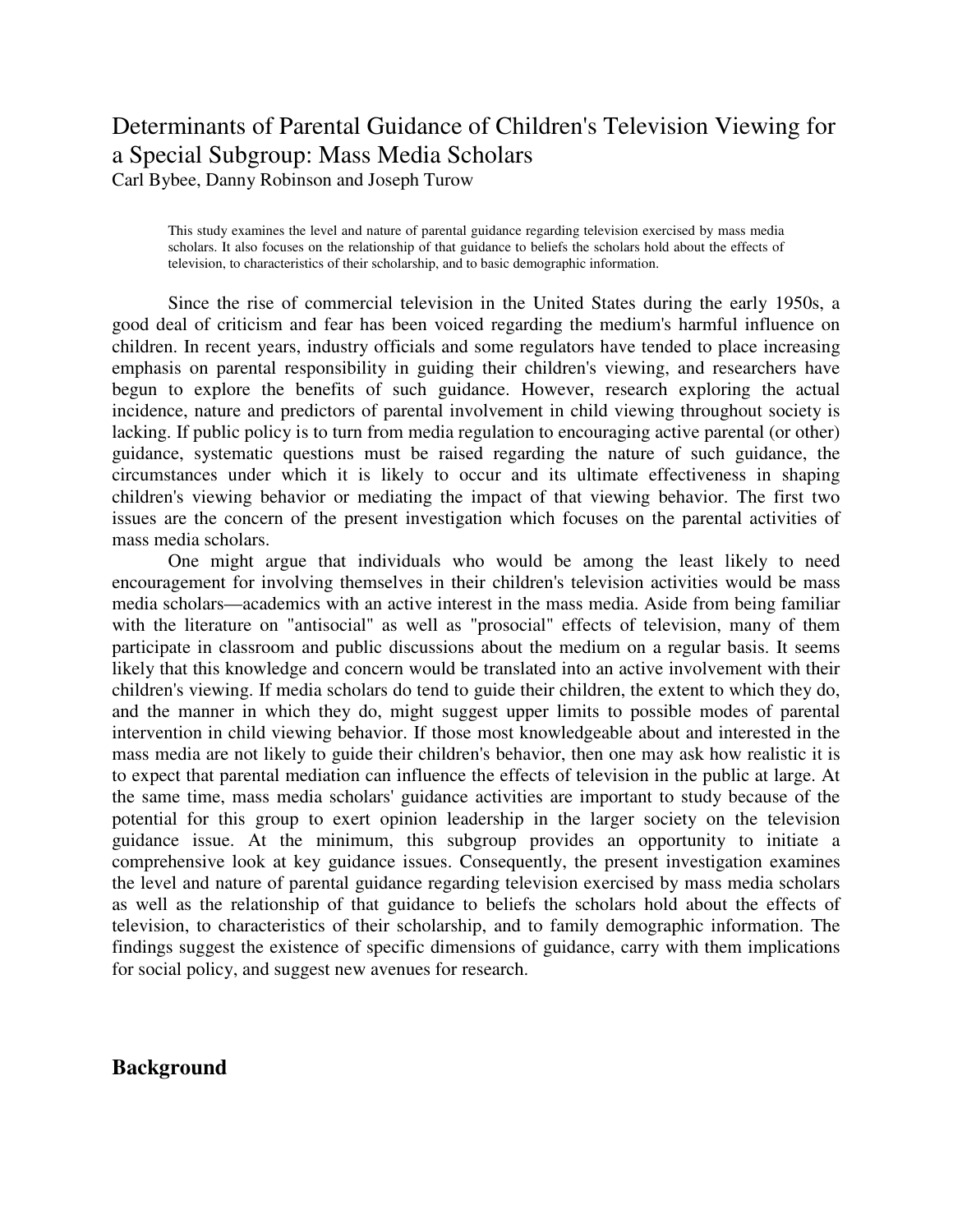Over the past several years, an increasing number of writers have emphasized that children's learning can be facilitated, channeled in certain directions, or counteracted through parental guidance of their child's viewing. There seems to be general agreement among researchers that orienting children toward prosocial programs as well as toward nontelevision activities will limit the potential harmfulness of the home tube.<sup>1</sup> In addition, several investigators have claimed that parental discussions with children about what they are watching can mitigate "antisocial" lessons of television shows and encourage "prosocial" learning.<sup>2</sup>

Despite the potential such research holds for increasing children's prosocial learning from television, little systematic research has been conducted on the *types, extent* or *determinants* of guidance. The research that does exist has tended to focus on simple linear prediction, to seldom go beyond considering demographic predictors, and to be somewhat contradictory.<sup>3</sup> Two general kinds of guidance have received sporadic, independent attention in the literature: 1) restrictions imposed on the amount of child viewing time and on material viewed; and 2) discussions with the child about the particular material in the programs.<sup>4</sup> Regarding the extent of guidance, a number of studies, employing various measures and dealing primarily with issues other than guidance, do point to one conclusion: most parents are quite unlikely to control their children's viewing—particularly their amount of viewing—in a consistent manner. 5 While some attention has been paid to the extent of this type of restrictive guidance much less is known about the extent of parent-child discussions on television content. Research has indicated that possibilities or this type of guidance apparently exists.<sup>6</sup>

No research could be found on *attitudinal* factors that predict certain kinds of guidance. Comstock, et al.<sup>7</sup> suggested that parental concerns about television's role in child socialization might be fundamental predictors of control over child viewing. They did not suggest the precise nature of this relationship, but it is true that concern with detrimental (rather than beneficial) effects of television is the dominant rationale groups such as Action For Children's Television present for guiding youngsters' viewing.<sup>8</sup> It seems reasonable that this motivation would apply to parents generally—that is, that a professed concern about the ill effects of television would be more associated with guidance than would a professed awareness of the positive consequences of viewing.

In addition, the possibility exists that parental attitudes about television may not by themselves have a direct impact on the implementation of guidance. It may be that parental attitudes act as motivational forces for guidance only under certain circumstances. For example, parents who feel viewing television has harmful effects may nevertheless refrain from exercising guidance because they believe their children are old enough to make their own viewing, as well as their own moral, decisions. Other parents with negative attitudes about the television viewing experience may guide their female children but not their male children because those parents hold values about the differing sensitivities of the two genders. Moreover, in the specific case of mass media scholars, continual contact with literature about television may affect, reflect, or in some other way relate to the person's academic work environment. Very tentatively, it can be suggested that differences between scholars' attitudes toward television—and in the frequency and nature of their guidance—will be found to relate to differences in orientation toward teaching (concentrating on "skills" courses or "theory" courses), preferred research method (having a quantitative, empirical bias or a qualitative, "humanistic" bias) and scholarly publishing (authoring relatively many or few articles for refereed journals).

The present study examines these possibilities by investigating the nature of mass media scholars' attitudes toward television, the interrelationship of these attitudes and their relationship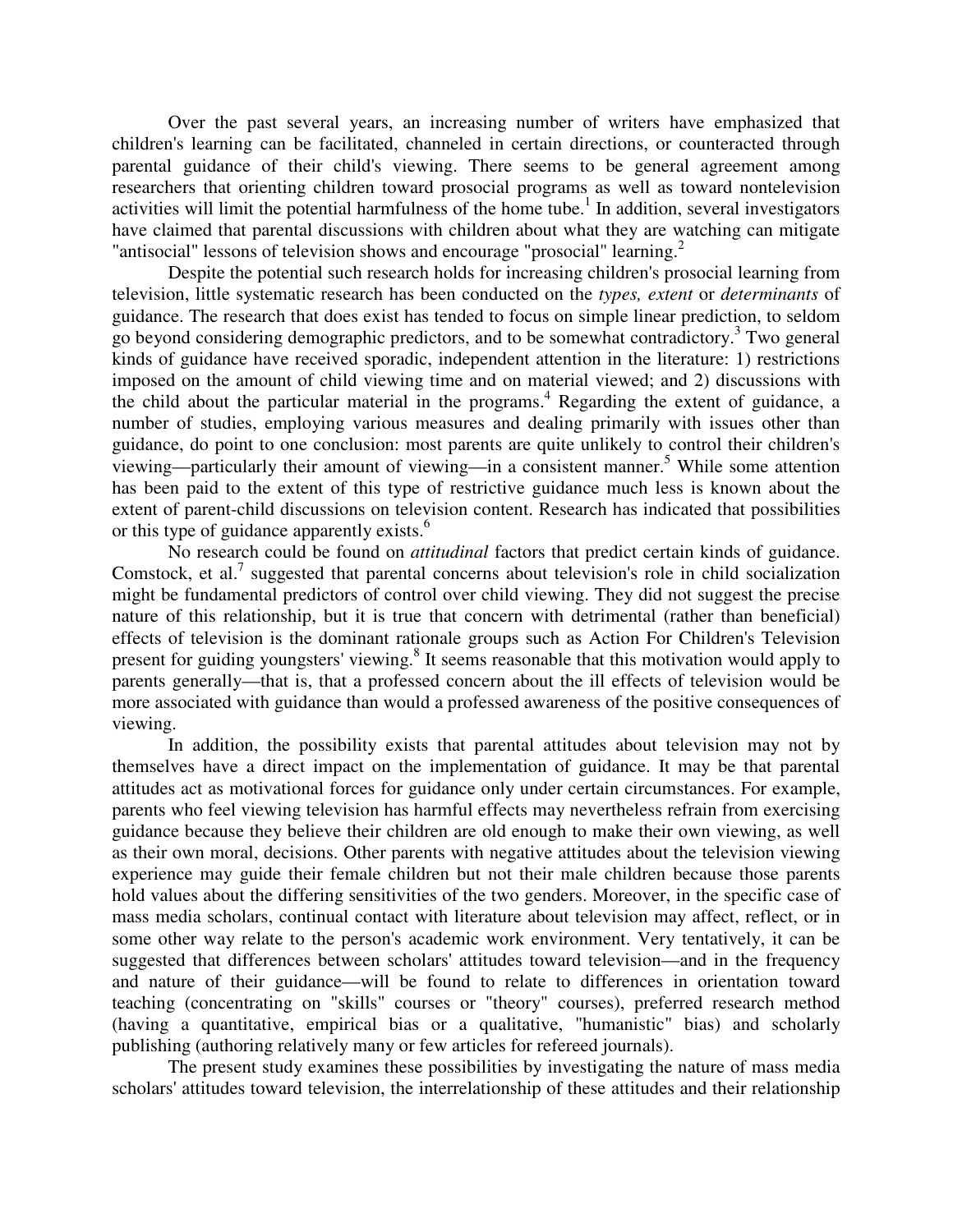to guidance. In addition, the study examines selected test variables in order to determine the extent of their direct relationship with parental guidance attitudes in predicting guidance. The test variables include the age and sex of the child, the number of television sets in the home and the three characteristics of mass media scholarship.

#### **Method**

Questionnaires were sent to mass media scholars throughout the United States. For the purpose of this study, mass media scholars were defined as all members of the Theory and Methodology Division of the Association for Education in Journalism and all members of the Mass Communication Division of the Speech Communication Association—a total population of 784 individuals. Two mailings resulted in a total response rate of 62 percent (486/784). Of the 486 respondents, 200 were parents of children 18 years or younger. This group comprised the population examined in this investigation.

Three sections of the questionnaire bore upon the issues and hypotheses raised. In the first, the academics were asked specifically about their attitudes about television's effects on children. Eighteen statements were presented that attributed to children's television viewing various commonly debated consequences (see Table II). Respondents noted whether they felt television was "the cause" of each phenomenon, an "important contributory cause," a "somewhat important contributory cause," or "not at all an important contributory cause" (or whether they didn't know). Following this section were 14 questions asking the scholars about the frequency (often, sometimes, rarely, or never) with which they use certain methods to control or guide their youngest child's television viewing behavior (see Table I). Scholars were asked to respond in terms of their youngest child in order to elicit comparable responses. The last section of the questionnaire asked a variety of demographic questions about the scholars, their youngest child and certain characteristics of their scholarship.

#### **Results**

#### **The Population**

The great majority (86 percent) of the parent-academics who answered the questionnaire were men. The 200 respondents ranged in age from 26 to 65, the average age being 40 and the median age being 39. While 39 percent noted that they blend "theory" and "skills" courses in their teaching, 35 percent noted "theory" as their primary orientation, and 27 percent said their primary teaching load related to "skills" courses. At the same time, 30 percent of the respondents preferred a "quantitative" approach to research, another 30 percent preferred "qualitative" methods, and 40 percent indicated they could not make such a forced choice. Most were at least somewhat active in scholarly publishing. A clear majority (67 percent) had articles published in refereed scholarly journals over the course of the previous three years. Half of the sample noted that from two to five of their articles came to print during that time, while 2 percent of the respondents reported the publication of fifteen or more pieces. The academics varied widely in the ages of their youngest children. The average age was eight, and 68 percent of the youngsters were less than 13 years old. The sex of the children was nearly evenly split.

#### **Levels of Guidance**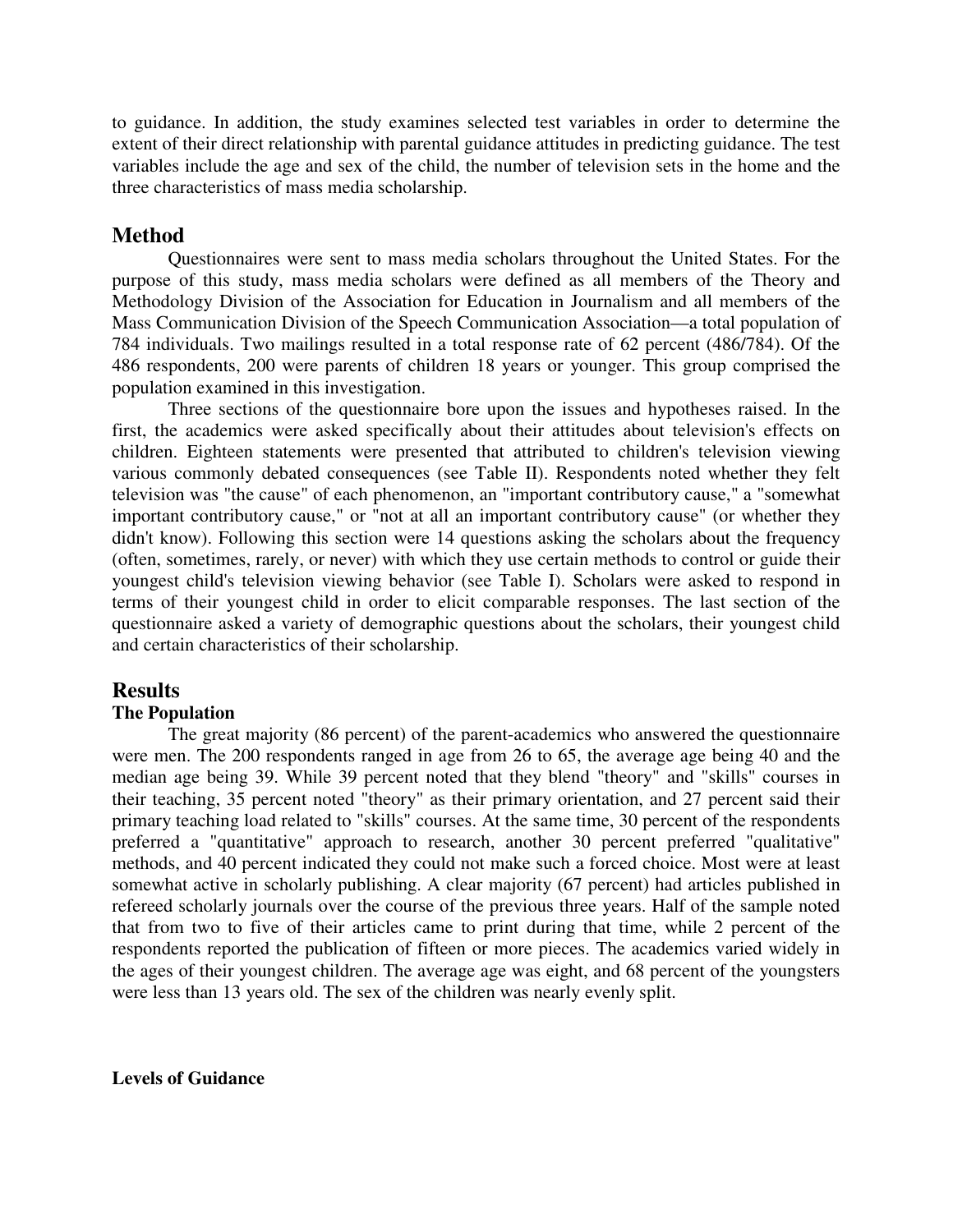A preliminary differentiation of the respondents by the age of their children reveals what would be expected from previous research: parents of children under age 13 guide their youngsters' viewing more often than do parents of children 13 through 18. However, the incidence of using particular kinds of guidance varied widely both within and across the two groups.

Determining the specific guidance methods most commonly used by the scholars is most accurately reported by listing the 14 items in the order of their mean values. However, since the percentages of response categories provide more interpretable figures that are more comparative with past research on guidance, these will be reported along with the mean scores. Occasional discrepancies in the two data reduction techniques will appear since a percentage rank-ordering does not allow for a weighting of all categories.

Ranking by means, then, the four guidance methods reported as most common in the population were: (1) talking to the child about a program while coviewing—44 percent said often/33 percent said sometimes, (2) encouraging the viewing of specific programs—33 percent/44 percent (3) watching with the child—32 percent/44 percent and (4) discussing with a child a program just viewed or about to be viewed—30 percent/48 percent. With the exception of the "encouragement" items, these more frequently employed methods are remarkably similar in reflecting general, unfocused guidance.

The next five most frequently used items represent a more active, directive approach to guidance. The items were (5) setting restrictions on the amount of television a child is allowed to watch—33 percent/26 percent, (6) explaining that the programs are not about real people—26 percent/30 percent, (7) specifying programs that can be watched—27 percent/25 percent, (8) setting special hours during which the child can watch—28 percent/20 percent, and (9) discussing the motivations of television characters with the child—13 percent/40 percent.

The final five items also represent an active, directive approach to guidance. However, while the above five items are weighted toward physical restrictions, the final five items share an approach characterized more by discussion of television's values. These were: (10) pointing out to the child the bad things television characters are doing—19 percent/30 percent, (11) switching the channel on objectionable programs that the child is watching—24 percent/23 percent, (12) forbidding the viewing of certain programs 23 percent/24 percent, (13) explaining the meaning of television advertisements—17 percent/30 percent, and (14) pointing out the good things that television characters are doing—14 percent/32 percent.

A comparison of the reported frequencies with which the mass media scholars use the guidance methods with reported frequencies in the general population must necessarily be limited, since previous research tended to stress only controls on viewing. With respect to the five "control" methods—restricting viewing time, setting special hours, specifying programs that can be watched, switching channels on objectionable shows, and forbidding the viewing of certain programs—Bower's<sup>9</sup> national sample of parents with children under 13 years old provides one of the few opportunities for comparison, since Bower used the same items. Focusing on scholar/parents of children younger than 13 who reported using the five methods "often" reveals percentages (from 28 to 39, depending on the method) that were quite similar to the percentages of parents in Bower's sample who said they use those guidance forms "often." A bit looser interpretation of the "control" item allows comparison between academic and nonacademic parents of older children, as well. Chaffee, McLeod and Atkin<sup>10</sup> found that 10 percent of those families reported having rules for the teens' television viewing. In this study the proportion of scholars with children 13 through 18 who reported controlling their youngsters'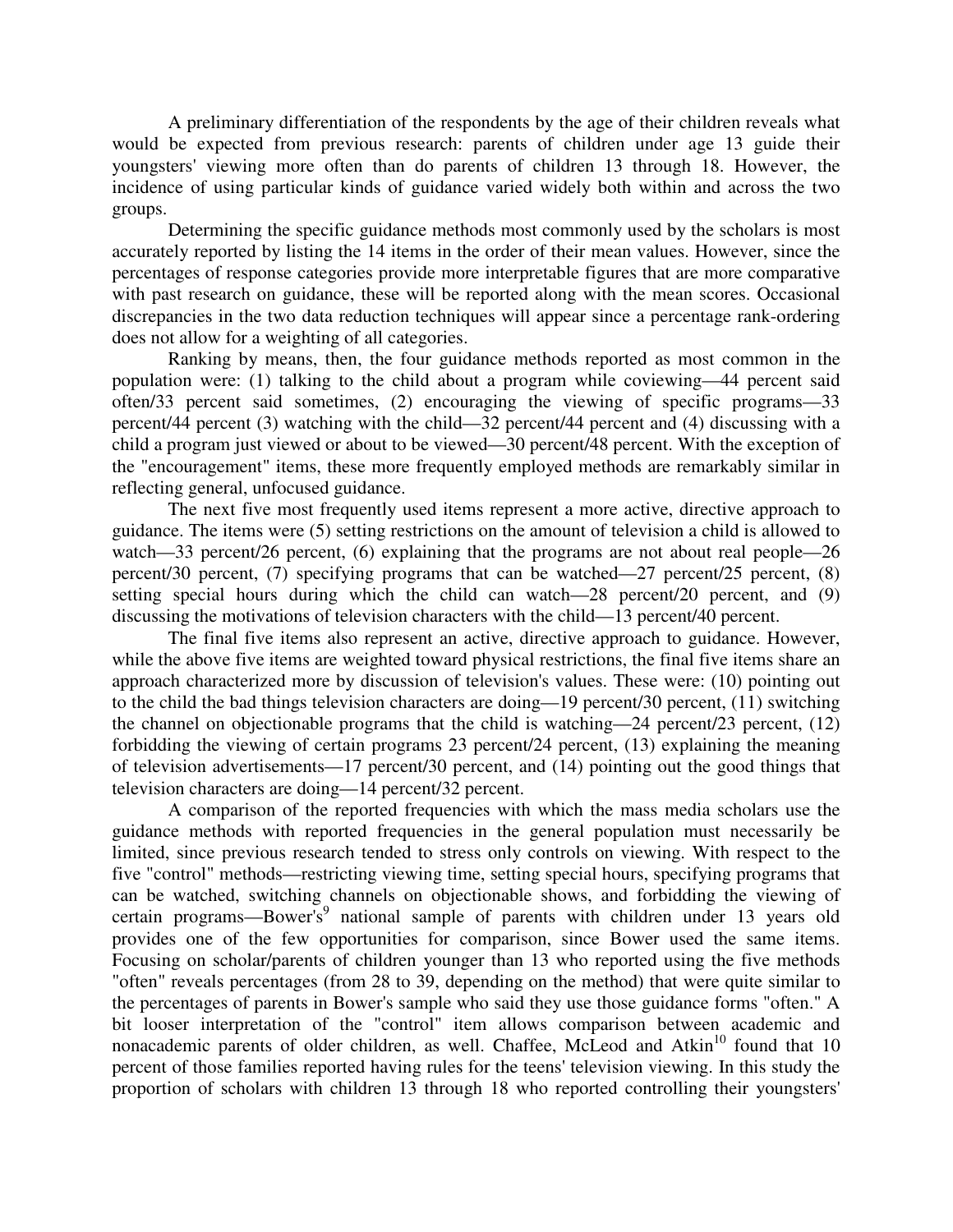television viewing "often" (a situation akin to having rules) ranged from 2 percent to 15 percent, depending on the method of control. The numbers suggest that with both younger and older children mass media scholars were quite similar to the population at large.

Two interesting patterns emerge from the above discussion of levels of guidance. The first is that the most frequently employed guidance methods are the least focused and probably require the least physical or psychological effort from the parent. The second is that there seems to be some conceptual commonality among various items evidenced in their groupings by frequency of use. This second observation is put to a more rigorous test in the next stage of analysis.

#### **The Nature of Parental Guidance**

Factor analysis was used to empirically examine the dimensionality of the 14 guidance items. A principal components solution with varimax rotation was employed. The conceptual commonality of items loading on the first factor (see table I) suggested the label Restrictive Guidance.

Loading on the second factor were methods of guidance through which the parents helped the child evaluate the meaning, morality and characterization of television programs. This factor was labeled Evaluative Guidance. The third factor's label, Unfocused Guidance, derives from the relatively general nature of the interactions it subsumes.

The dimensionality of the three factors is surprisingly consistent with past research. The presence of a Restrictive Guidance dimension provides some empirical validation of past conceptualizations of this guidance form as a distinct approach. The differentiation of an Evaluative from an Unfocused dimension lends support to  $LoSciuto<sup>11</sup>$  and others who have noted that parents' viewing with their children does not necessarily imply that specific, directive guidance is taking place. In addition, inspecting these dimensions in terms of the levels of guidance discussed above, it is seen that the Unfocused Guidance dimension represents the collection of most frequently employed items. This supports the impression gleaned from comparing various studies<sup>12</sup> that Unfocused Guidance is more common than Restrictive Guidance. For the present study these three dimensions of parental guidance constitute the primary dependent variables.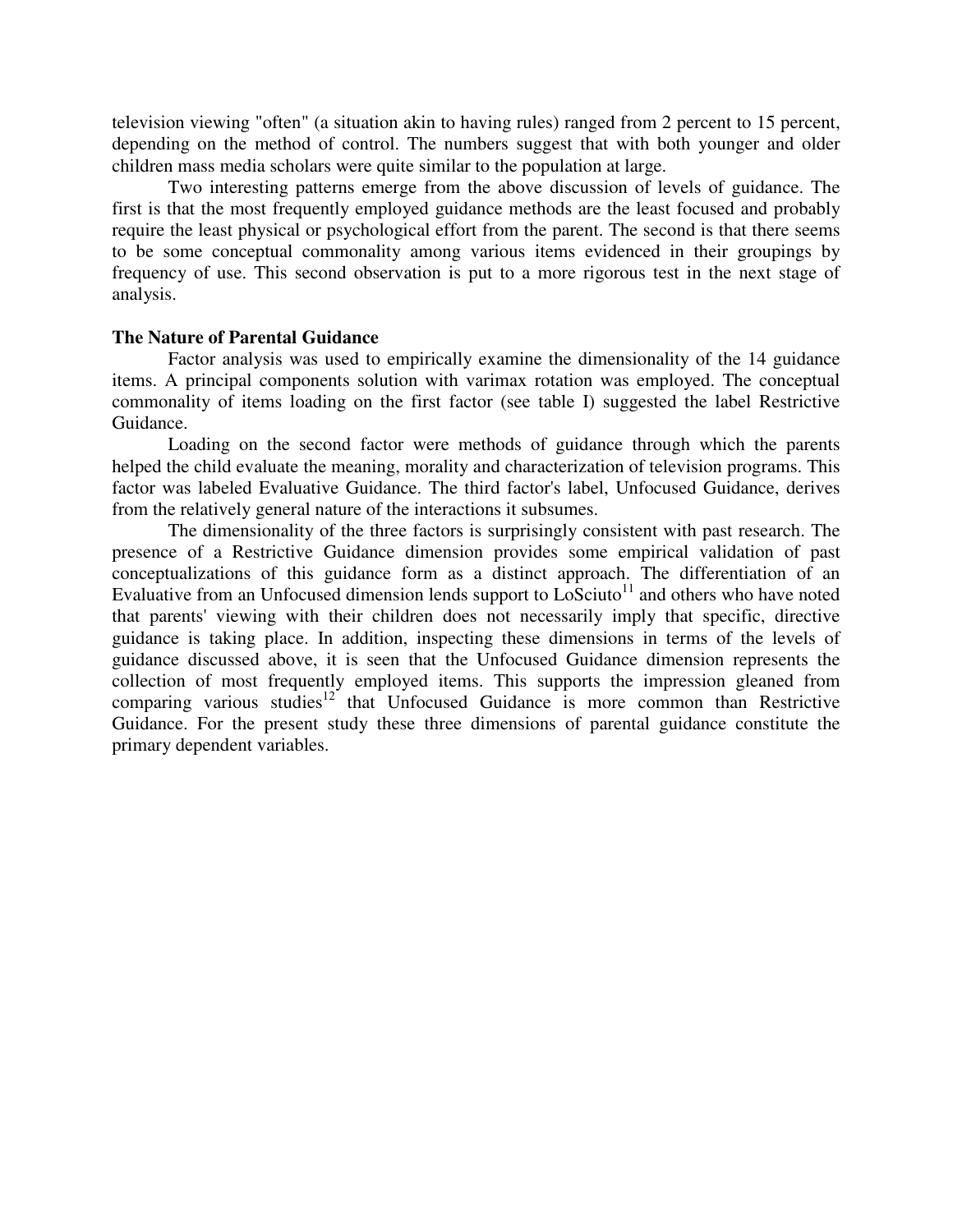|                                                   | $F_1$             | F <sub>2</sub> | $F_3$      |
|---------------------------------------------------|-------------------|----------------|------------|
| <b>Restrictive Guidance</b>                       |                   |                |            |
| How often do you                                  |                   |                |            |
| forbid certain programs?                          | <u>.76</u>        | .28            | .17        |
| restrict child viewing?                           |                   | .14            | .17        |
| set specific viewing hours?                       | $\frac{.82}{.78}$ | .21            | .10        |
| specify programs?                                 | .83               | .25            | .14        |
| switch channel on objectionable program?          | .70               | .28            | .13        |
| <b>Evaluative Guidance</b>                        |                   |                |            |
| explain meaning of TV ads?                        | .27               | .68            | .28        |
| discuss TV character motivations?                 | .11               | .67            | .39        |
| point out good things actors do?                  | .33               | .74            | .26        |
| point out bad things actors do?                   | .34               | .82            | .22        |
| explain TV programs/people are not real?          | .45               | .62            | .23        |
| <b>Unfocused Guidance</b>                         |                   |                |            |
| watch TV with child?                              | .06               | .22            | <u>.65</u> |
| encourage specific programs?                      | .39               | .13            | .61        |
| talk about show while viewing?                    | .18               | .24            | .84        |
| discuss a show just viewed or about to be viewed? | .09               | .37            | .69        |
| Percent of Total Variance Accounted For           | 48                | 11             | 6          |

#### **Nature of Perceived Effects**

 $T11111$ 

Before turning to an analysis of the determinants of parental guidance, it is first necessary to develop a better understanding of the interrelationship of the various perceptions mass media scholars hold concerning the effects of television on children. In the present study scholars were asked to indicate the causal importance of television for 18 various behavioral and psychological states found in children. The 18 states were selected to represent the many possible effects television has been charged and credited with.

These 18 items were factor analyzed to empirically examine any underlying dimensionality. A principal components solution with varimax rotation was again used. Two factors emerged with one item ("reinforces social values") seriously split between the two dimensions. This item was eliminated and the remaining items reanalyzed. Two fairly distinct factors emerged accounting for 45 percent of the total variance. From a post hoc perspective the items loaded on the two factors in a simple, understandable pattern. The two factors were labeled Antisocial and Prosocial Effects.

Although the dimensionality of perceived effects makes sense in an intuitive sense, it is somewhat different than anticipated. It was expected that Antisocial and Prosocial perceived effects would represent bipolar endpoints of attitudes toward television. Instead, the present analysis portrays these two perspectives as independent. This suggests that scholars hold a sophisticated view of television effects. That is, television is viewed as simultaneously good and bad. The differential impact of these two perspectives on parental guidance will be examined.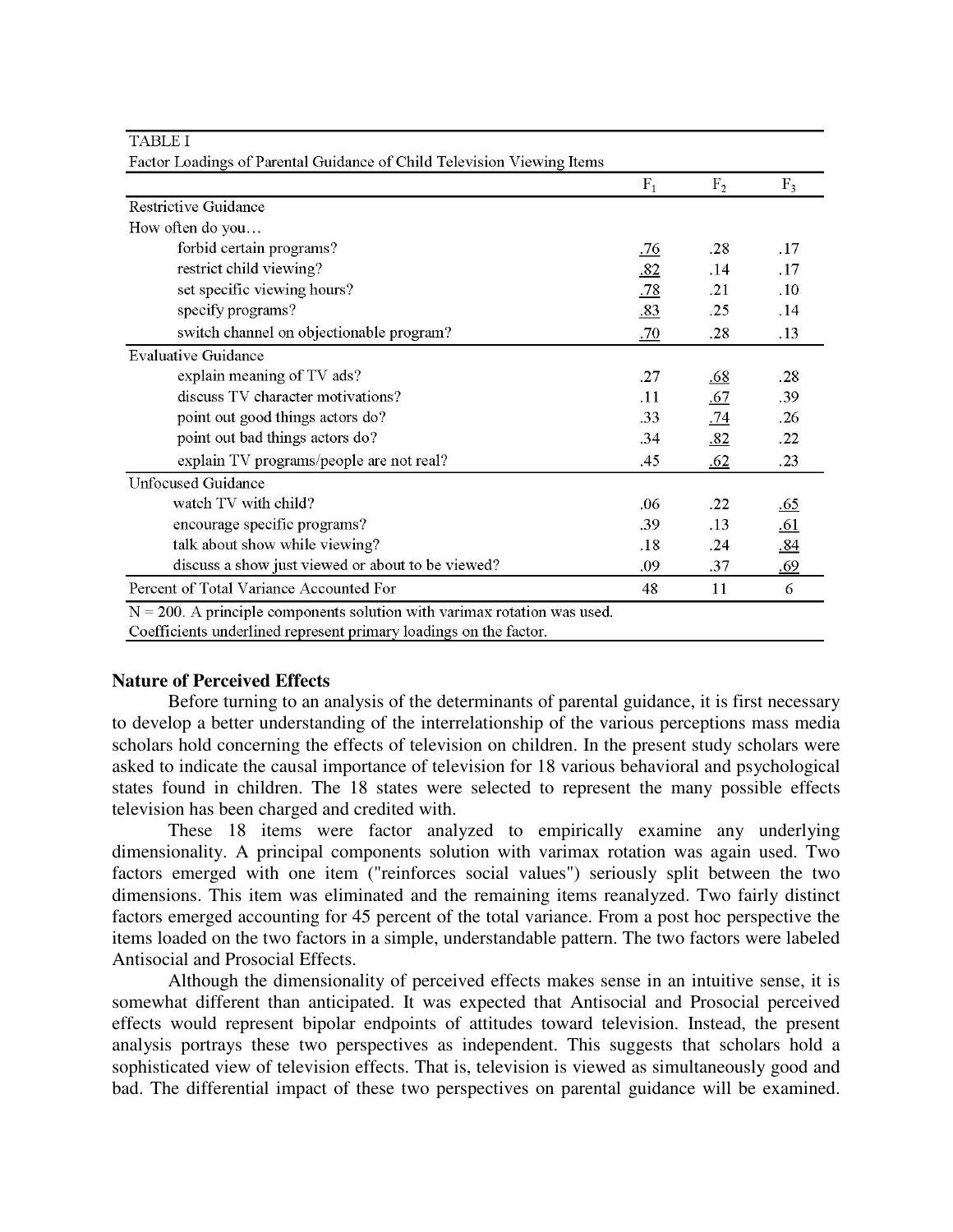The two dimensions of perceived effects are included as independent variables in the predictive model for each of the three dimensions of parental guidance.

| TABLE II                                                                          |              |                |  |  |  |
|-----------------------------------------------------------------------------------|--------------|----------------|--|--|--|
| Factor Loadings of Perceived Television Effect Items                              |              |                |  |  |  |
| Factor                                                                            | $\mathbf{1}$ | $\overline{2}$ |  |  |  |
| <b>Antiscoial Effects</b>                                                         |              |                |  |  |  |
| Increases stereotyping of sex roles.                                              | .52          | .21            |  |  |  |
| Increases interest in sex.                                                        | .58          | .21            |  |  |  |
| Decreases reading.                                                                | .53          | .13            |  |  |  |
| Increases desire for immediate gratification.                                     | .65          | .11            |  |  |  |
| Decreases creativity.                                                             | .67          | .13            |  |  |  |
| Increases aggressive behavior.                                                    | .75          | .10            |  |  |  |
| Increases alienation.                                                             | .66          | .02            |  |  |  |
| Decreases physical activity.                                                      | .57          | .02            |  |  |  |
| Breaks down social values.                                                        | .61          | .05            |  |  |  |
| Increases buying behavior.                                                        | .54          | .27            |  |  |  |
| Distorts perceptions of the political system.                                     | .51          | .03            |  |  |  |
| Increases stereotyping of ethnic groups.                                          | .47          | .12            |  |  |  |
| Decreases attention span.                                                         | .61          | .02            |  |  |  |
| Prosocial Effects                                                                 |              |                |  |  |  |
| Increases knowledge and awareness of the world.                                   | .03          | <u>.65</u>     |  |  |  |
| Increases verbal ability.                                                         | .10          | .71            |  |  |  |
| Icreases prosocial behavior.                                                      | .05          | .59            |  |  |  |
| Increases curiosity.                                                              | .02          | .69            |  |  |  |
| Percent of Total Variance Accounted For                                           | 33           | 12             |  |  |  |
| Note: $N = 200$ . A principle components solution with varimax rotation was used. |              |                |  |  |  |
| Coefficients underlined represent primary loadings on the factor.                 |              |                |  |  |  |

### **Predictors of Parental Guidance**

Hierarchical multiple regression was used to analyze the relationship of the family demographics, perceived effects, dimensions of scholarship and interaction variables to the three dimensions of parental guidance. The first block in the regression model involved a test for and control of scholar's age, scholar's sex and age of the youngest child (for whom parental guidance measures were gathered). The second block contained the two dimensions of television's perceived effects. The results of these two steps are shown in Table III. While scholar's age appears to be unrelated to any of the guidance dimensions, scholar's sex and child's age show significant yet varying patterns of parental guidance. Female scholars are more likely than their male counterparts to engage in Restrictive and Unfocused guidance, although scholar's sex is unrelated to Evaluative Guidance. Consistent with previous research, scholars are more likely to exert guidance for younger children; however, this applies only to Restrictive Guidance. Unfocused Guidance shows a positive significant relationship to child's age. This may be the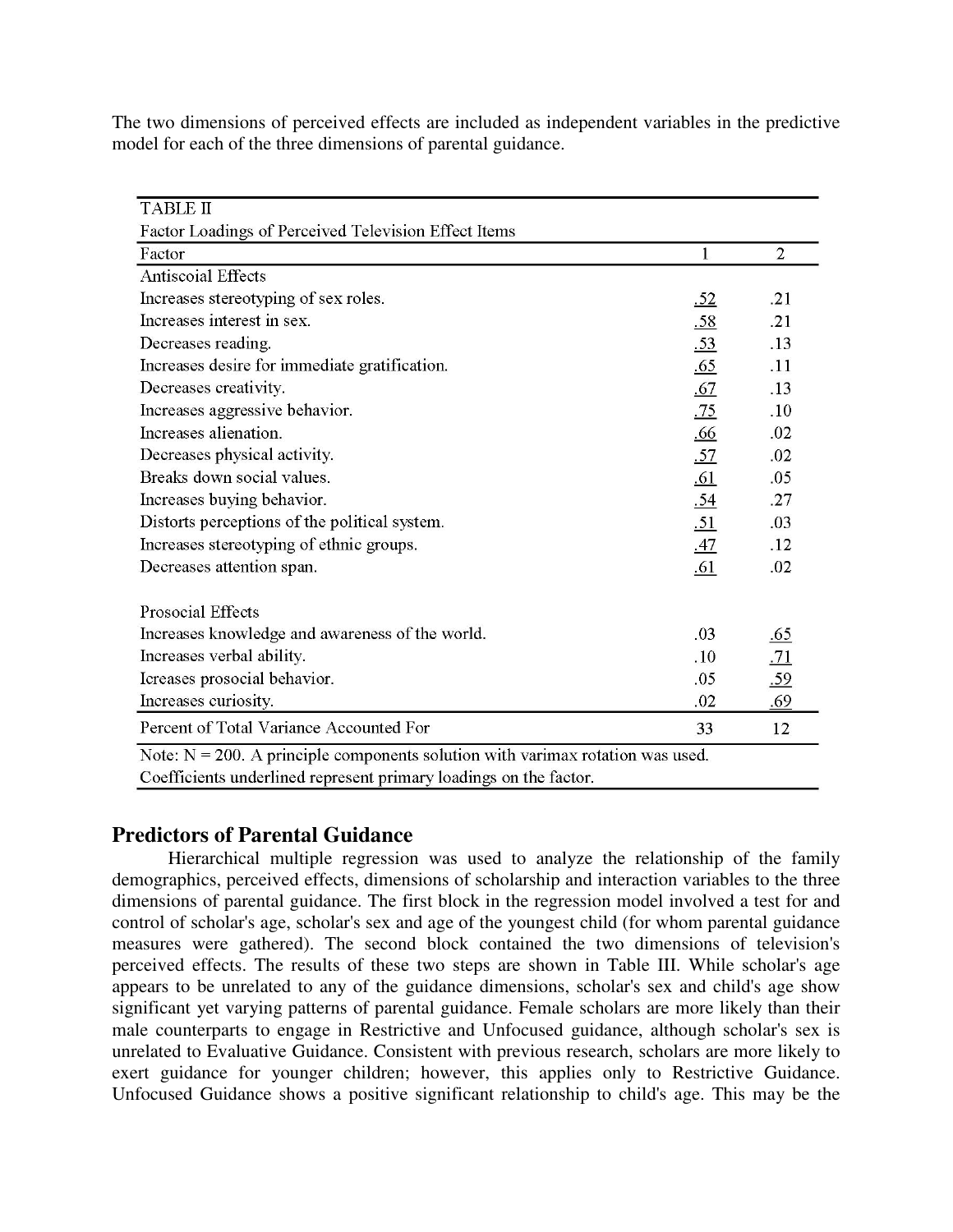result of greater coviewing due to mutual interest with older children. Child's age, like scholar's age and scholar's sex, does not seem related to Evaluative Guidance.

The dimensions of the perceived television effects were similar to the above family demographics in showing high degree of selectivity in relation to the three dimensions of parental guidance. As anticipated, perception of negative effects was more related to guidance than was perception of positive effects—but only in the number (not strength) of significant relationships. The Antisocial dimension was significantly related to Restrictive and Evaluative Guidance only. The Prosocial dimension, although related to Evaluative Guidance, exhibited a substantially stronger relationship.

#### **TABLE III**

Three Dimensions of Parental Guidance: Standard Regression Coefficients of Demographic and Perceived Effects Variables

|                              | Dimensions of Parental Guidance |                                  |                  |  |
|------------------------------|---------------------------------|----------------------------------|------------------|--|
|                              |                                 | Restrictive Evaluative Unfocused |                  |  |
| Demographics                 |                                 |                                  |                  |  |
| Scholar's Age                | $-0.02$                         | $-02$                            | $-01$            |  |
| Scholar's Sex (Male $+1$ )   | $-42c$                          | $-.10$                           | $-47b$           |  |
| Age of Youngest Child        | $-0.09a$                        | .00                              | $-06b$           |  |
| $R^2$                        | .20 <sup>a</sup>                | .02                              | .08 <sup>a</sup> |  |
| Percieved Television Effects |                                 |                                  |                  |  |
| Antisocial $(A)$             | $-0.20^{b}$                     | .17 <sup>b</sup>                 | $-08$            |  |
| Prosocial $(P)$              | $-.04$                          | .28 <sup>a</sup>                 | .06              |  |
| Incremental R                | .02 <sup>c</sup>                | .07a                             | .01              |  |

Note: The incremental  $R^2$  indicates the added variance accounted for by the two dimenstions of perceived effects over and above the variance accounted for by scholar's age, scholar's sex and age of voungest child. Significance is indicated at the 0.10 level by the letter c, at the .05 level by b and at the .01 level by a.  $N = 200$ .

The third block in the multiple regression looked at the simple, additive relationship to parental guidance of certain other family demographics (age of youngest child, sex of youngest child and number of television sets in the house) and of the three dimensions of scholarship (teaching orientation, research orientation and number of refereed publications in academic journals).<sup>13</sup> None of these variables was strongly related to the three guidance dimensions. Also contributing little to the prediction of guidance was the fourth block of the multiple regression, which looked at whether interaction of the two perceived dimensions with the variables noted in the third block related to Restrictive, Evaluative, or Unfocused Guidance. Only four of the 36 standardized regression coefficients for the interaction terms were significant, and one of these was at a marginal  $(p < 0.10)$  level. In view of the large number of interaction terms examined and found insignificant, it is quite possible that these three significant terms were due to chance.

#### **Discussion**

In terms of theory and research in parental guidance the present study has provided some support for previous research into demographic predictors of parental guidance. It has also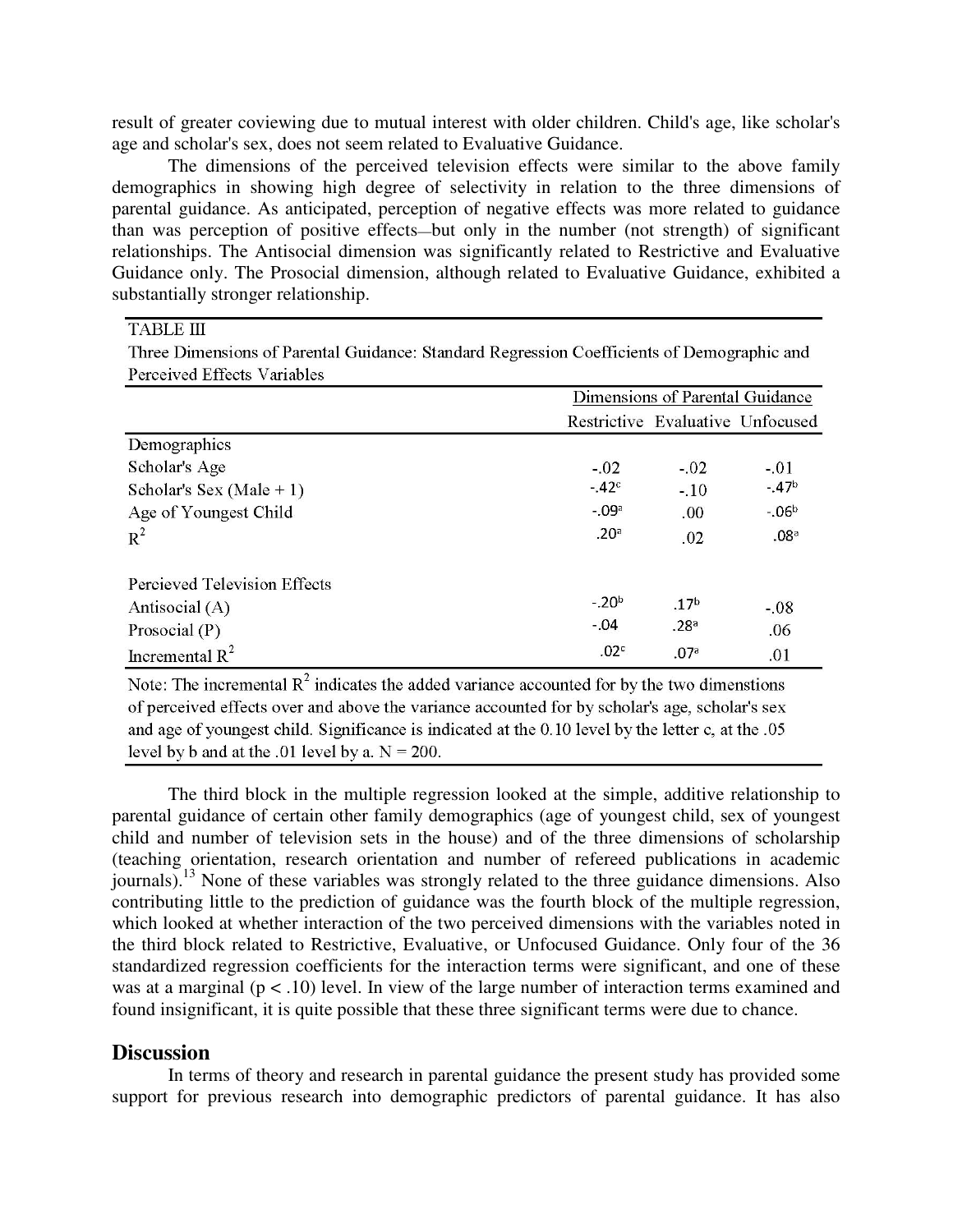clarified and extended the conceptualization of the nature of guidance (to a multidimensional concept) and the determinants of guidance (to include attitudinal and interactive effects). Specifically, three distinct dimensions of guidance were discovered: Restrictive, Evaluative and Unfocused. Consistent with past research the child's age was found to be significantly, although differentially, related to guidance. Restrictive Guidance was more likely to be employed for younger children than older children and Unfocused Guidance was more likely to be employed for older children than younger children. The research did not find a significant direct effect for child's sex or for number of television sets in the home.

The introduction of the parent/scholars' perceptions about the effects of television proved fruitful in logically extending predictors of guidance beyond family demographics. Using a conservative hierarchical test, three of the six standardized regression coefficients relating "perceived effects" to guidance were significant. The perception of antisocial effects for television was linked to Restrictive and Evaluative. Guidance and the perception of prosocial effects was linked to Evaluative Guidance. Overlaying these findings with those regarding family demographic variables exhibits a striking contrast: the family demographics showed strong relationships to Unfocused Guidance (with respect to female scholars and older children), moderate relationship to Restrictive Guidance (with respect to female scholars and younger children), and no relationship to Evaluative Guidance. On the other hand, the two "perceived effects" dimensions exhibited a nearly opposite configuration. They were strongly related to Evaluative Guidance, moderately related to Restrictive Guidance, and showed no relationship to Unfocused Guidance.

Sense can be made of this pattern in view of the finding that Unfocused Guidance is the most frequently employed approach and Evaluative Guidance is the least used form. The three guidance dimensions can be seen as forming a continuum of activities associated with increasing physical and psychological costs. Unfocused Guidance may be exercised merely in response to opportunity for guidance provided by the particular age of the child and/or the sex of the parent. Unfocused methods of guidance such as joint parent/child viewing and general discussions about television are naturally more likely as the child grows older, since parent-child abilities and interests coincide more. Similarly, such guidance could be most easily carried out by the mother as opposed to the father because of the primary emphasis on the female in traditional American child rearing.<sup>14</sup> Restrictive Guidance, by contrast, would seem to require greater psychological and physical commitment from parents than does Unfocused Guidance. Consequently, opportunity becomes less important as a determinant of guidance and perceived need to guide becomes more important. Restrictive Guidance is therefore exercised more with younger than older children, presumably out of greater general parental tendency to control younger children. That kind of guidance is also related to parental belief that television exerts a significant social impact, particularly a negative impact. Restrictive Guidance does not, however, require as great a commitment to influencing children's viewing experiences as does Evaluative Guidance. Therefore, it stands to reason that using Evaluative Guidance would relate not to demographic variables (which seem to imply opportunity to guide more than overriding concern regarding television and children) but, rather, to strongly held beliefs about television's effects, whether they be positive or negative.

In terms of the policy implications that can be derived from studying mass communication scholars, the results of this investigation point to several important issues. Approximately 60 percent of the scholars in this investigation reported using at least one of the 14 guidance methods "sometimes" or "often." This appears to be an optimistic finding. However,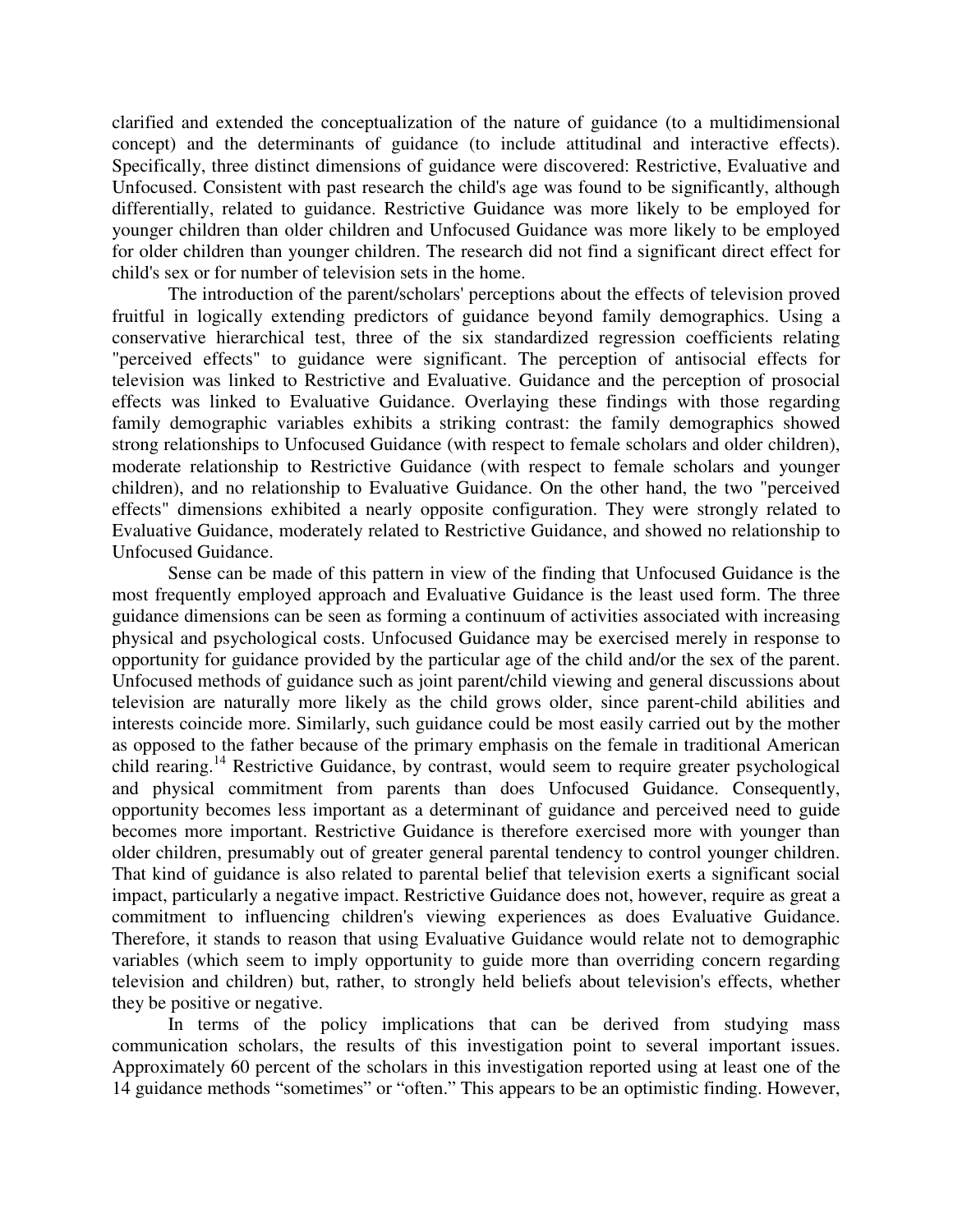caution in interpreting this result is required for two reasons. While the overall exercise of guidance was relatively high, the most frequently used form of guidance was Unfocused. The effectiveness of this form of guidance, as well as the other two dimensions, must be assessed in future research. The second reason for caution comes from a close inspection of the extent to which guidance is predicted by the variables included in this study. The total variance accounted for in any dimension of guidance by the 18 multiple regression solutions never exceeded 25 percent and averaged about 15 percent. The distinction between social significance and statistical significance must be emphasized. While an average of 15 percent of variance accounted for is substantial in helping to understand the process of guidance, whether it represents a high enough degree of prediction to place the final responsibility for mediating the potentially harmful effects of television on parents is open to question.<sup>15</sup>

Somewhat disturbing was the finding that Evaluative Guidance-the method that implies the most purposive, critical and potentially most effective approach to guidance—had the least likelihood of being predicted by the variables in the present model. In addition, Evaluative Guidance had the smallest possibility of being carried out by the mass media scholars in this population, no matter what their teaching, research, or publishing orientation.

Rough comparisons with previous studies<sup>16</sup> suggest that the mass media scholars are not much different from the general population in their use of Restrictive Guidance. Future research should investigate whether this similarity extends to all three guidance methods. In addition research should also investigate the comparative success of the various guidance methods in mediating the impact of television viewing behavior.

#### Notes:

- 1 George Comstock, Steven Chaffee, Natan Katzman, Maxwell McCombs and Donald Roberts, *Television and Human Behavior* (New York: Columbia University Press, 1978), p. 284.
- 2 David J. Hicks, "Effects of Co-observer's Sanctions and Adult Presence on Imitative Aggression," *Child Development* 38:303-309 (March 1968); Samuel Ball and Gerry A. Bogatz, *The First Year of Sesame Street: An Evaluation* (Princeton, NJ: The Educational Testing Service, 1970); Charles Atkin and Walter Gantz, "How Children Use Television News Programs: Patterns of Exposure and Effects" (paper presented at the meeting of the International Communication Association, 1974); and Charles Atkin and Bradley Greenberg, "Parental Mediations of Children's Social Behavior: Learning From Television" (unpublished manuscript, Michigan State University, 1977).
- 3 Robert Bower, *Television and the Public* (New York: Holt, Rinehart and Winston, 1973); Robert O. Blood, "Social Class and Family Control of Television Viewing," *Merrill-Palmer Quarterly* 7:205-222 (July 1961); also Lynne S. Gross and R. Patricia Welsh, "Factors Affecting Parental Control Over Children's Television Viewing: A Pilot Study," *Journal of Broadcasting* 24:411-419 (Fall 1980).
- 4 Brian Coates and Willard W. Hartup, "Age and Verbalization in Observational Learning," *Development Psychology* 1:556-562 (September 1969); and Lynette K. Friedrich and Aletha H. Stein, "Prosocial Television and Young Children: The Effects of Verbal Labeling and Role Playing on Learning and Behavior," *Child Development* 46:27-38 (March 1975).
- 5 Jack Lyle and Heidi R. Hoffman, "Children's Use of Television and other Media," in *Television and Social Behavior, Volume 4*, ed. Eli A. Rubinstein, George A. Comstock and John P. Murray (Washington, DC: US Government Printing Office, 1972); also Bower, *op*. *cit.*
- 6 Lyle and Hoffman, *op. cit.;* Bower, *op. cit.;* Charles Allen, "Photographing the TV Audience," *Journal of Advertising Research* 5:2-8 (1965); Leonard A. LoSciuto, "A National Inventory of Television Viewing Behavior," in *Television and Social Behavior, Volume 4*, ed. Eli A. Rubinstein, George A. Comstock and John P. Murray (Washington, DC: US Government Printing Office, 1972); Bradley Greenberg, Philip M. Ericson and Martha Vlahos, "Children's Television Behaviors as Perceived by Mother and Child," in *Television and Social Behavior, Volume 4,* ed. Eli A. Rubinstein, George A. Comstock and John P. Murray (Washington; DC: US Government Printing Office, 1972); P. J. Mohr, "Television, Children and Parents" (unpublished report, Department of Speech Communication, Wichita State University, 1978); and Atkin and Greenberg, *op*. *cit.*
- 7 Comstock, Chaffee, Katzman, McCombs and Roberts, *op*. *cit.*
- 8 Evelyn Kaye, ed. *The Family Guide to Children's Television* (New York: Pantheon, 1974).

10 Steven H. Chaffee, Jack M. Mcleod and Charles K. Atkin, "Parental Influences on Adolescent Media Use," *American Behavioral Scientist*  14:323-40 (January/February 1971).

- 12 Atkin and Greenberg, *op. cit.;* Bowers, *op. cit*.; and Lyle and Hoffman, *op. cit.*
- 13 A table presenting these findings is available from the authors.
- 14 This interpretation is bolstered by a near-significant correlation  $(r = -11, p < 10)$  between scholar's sex and the similarity of parent-child viewing. That is, female scholars and their children exhibited a higher correspondence of viewing habits (as reported by the scholars) than did male scholars and their children.

<sup>9</sup> Bower, op. *cit.* 

<sup>11</sup> LoSciuto, *op. cit.*